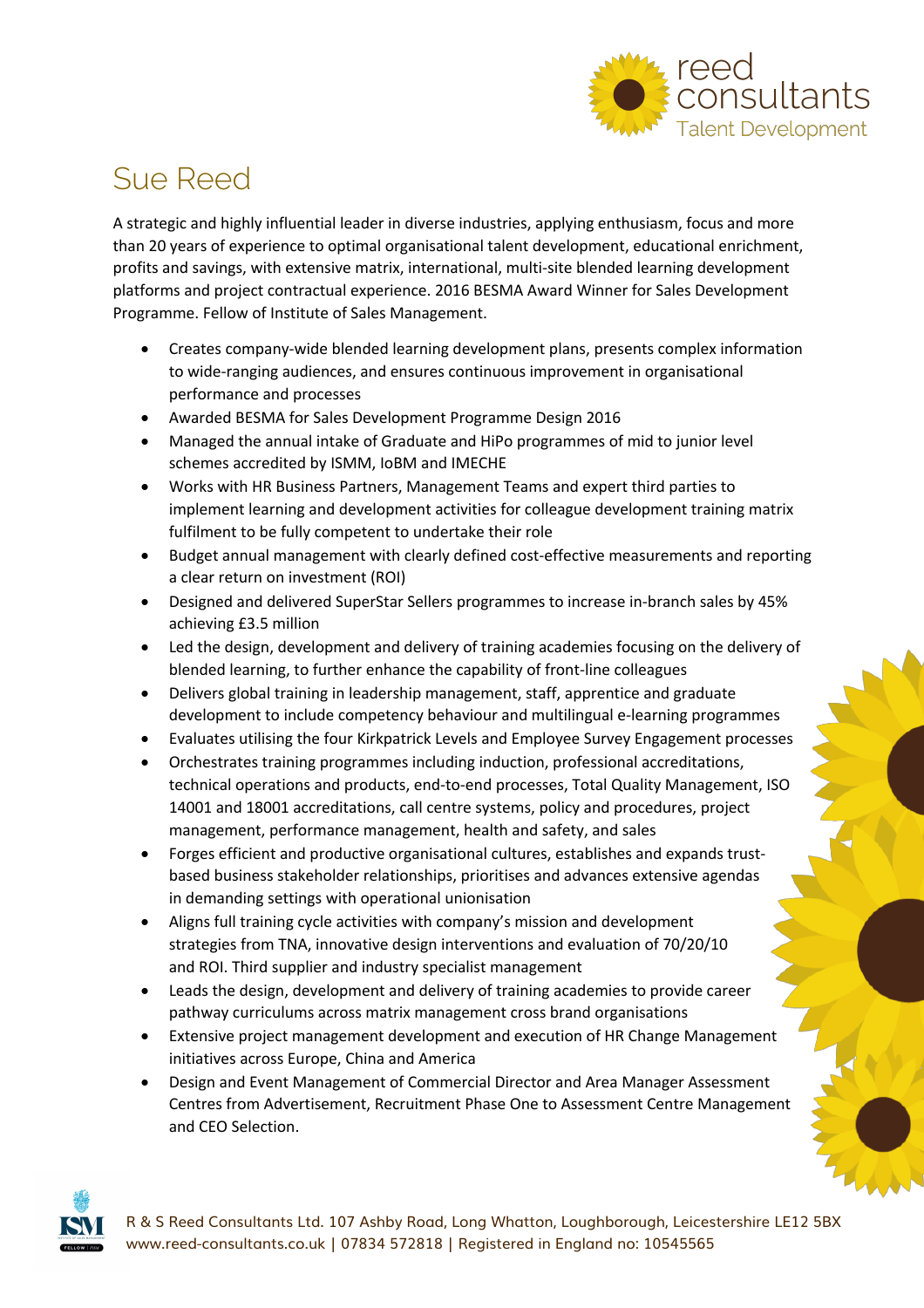

# Professional Experience

#### Reed Consultants – Owner

- Design and delivery of bespoke curriculum programmes for selected clients including Coaching, Management Development, ISM Sales Graduate Programmes, IoBM Endorsed Team Leader, Train the Trainer, Project Management, Management Essentials and Director Assessment Centres, Rising Stars
- Institute of Builders Merchant Learning and Development Governor
- Fellow of Institute of Sales Management
- Institute of Sales Management Annual Judge and Mentor
- Builders Merchant Federation Trainer Specialist

#### Wolseley – Talent Development Manager

- Managing a team of Learning Development Partners to provide over 30 career pathway development academy topics
- Led the design, development and 18-month structured delivery of an integrated learning and development sales strategy for Wolseley UK accredited to ISM qualifications
- Stakeholder Management both internally and external providers to recruit an annual intake via assessment centres

#### Jewson – Learning Development Manager

- Co-ordination of national development programmes including a 2-year Trainee Branch Manager Scheme accredited by the IoBM, nine month Rising Stars programme for HiPo, 6-month Sales Executive Trainee Scheme
- Director capability succession planning assessment centres within a career curriculum framework, Corporate Induction and Builders Merchant Apprenticeships and Graduate yearly intake
- Awarded BESMA Winner for Sales Development Programme Design 2016.

#### Brush – Academy Learning & Development Manager

- Oversaw Learning & Development Academy with focus on creation and delivery of training programmes for UK staff of 960 and 68 Field Service Engineers
- Controlled development portfolio of over 125 programmes
- Created centre of excellence world-class Academy with multiple training and conference facilities accommodating 140 delegates
- Launched more than 70 Health Safety Environmental and Compliant development programmes within the "Think Safe, Work Safe, Home Safe" behavioural brand
- Designed and developed worldwide eLearing platform